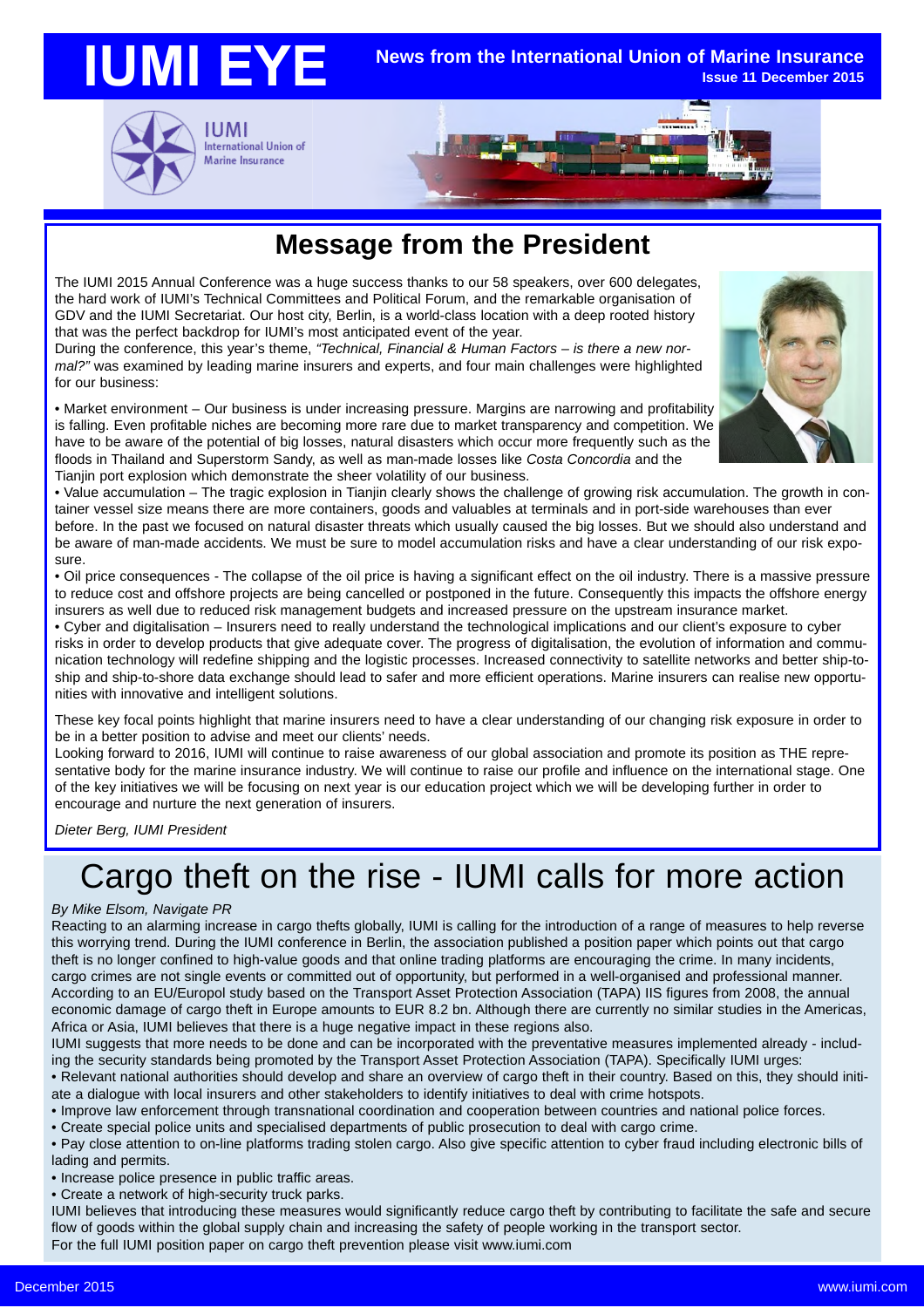### People at IUMI Two New IUMI Executive Committee Vice Chairmen Elected

At the IUMI Annual Conference in Berlin, Agnes Choi and Colin Sprott were both elected as vice chairmen of the Executive Committee replacing Richard Turner (Global Director, RSA) and Mike Davies (Chief Underwriting Officer, XL Caitlin Group) who stood down having completed their set term.

### Agnes Choi

Agnes Choi is the Chief Distribution Officer, Property and Casualty for AXA, Hong Kong, specifically responsible for the development of cargo and hull insurance for AXA in the region. She was the Chairman of the Hong Kong Federation of Insurers and is currently serving as the Governing Committee member. Agnes has served on numerous other Asian and Hong Kong government committees and task forces and this year was awarded the Hong Kong Government Medal of Honour to recognise her outstanding contribution to the insurance industry in Hong Kong.

### Following her election Agnes said:

*"The successful organisation of the IUMI Annual Conference in 2014 showed Hong Kong's commitment and capacity in contributing to the development of the global marine insurance industry. Building on that momentum, I am honoured to join the Executive Committee of this prestigious international organisation and hope to play a more active role in various fronts including strengthening the connection between the Asian markets with IUMI."*

### Colin Sprott

Colin Sprott is responsible for the Global Marine Underwriting operation at Navigators Group. He began his career in the London insurance market 25 years ago at Sedgwick before moving to underwriting at AIG, and then to XL, where he held the position of CUO for global marine and offshore energy. Colin was Chairman of the Joint Liability Committee and has served on both the LMA Marine committee and also the IUMI Legal and Liability Committee.

When asked about his election and new role, Colin said:

*"I am very honoured to be joining the IUMI Executive Committee. IUMI has evolved into the representative body of the marine insurance industry and is at the forefront of lobbying and working on the key issues of interest to marine insurers. At a time when our business is changing and becoming more challenging this is a very exciting time to be part of this global organisation. In this new role I aim to continue to promote the excellent work of IUMI's Technical Committees and Political Forum."*

## 2015 IUMI statistics: Global challenges overshadow seemingly improved 2014 results

*By Astrid Seltmann, Analyst/Actuary at CEFOR, and IUMI Facts and Figures Committee Vice Chairman* At the 2015 IUMI conference in Berlin, the Facts and Figures Committee gave its annual update on the macroeconomic environment and shipping market (Patrizia Kern, Chairman) and the global marine insurance market (Astrid Seltmann, Vice Chairman). Guest speaker this year was Graham L. Slack, chief economist of A.P. Møller-Mærsk.

- Core messages of the Facts and Figures session were:
- Uncertainty seems to be the only constant!
- Threat of global financial risks adds to the instability of market environment.
- Vulnerabilities: potential growth, China, freight rate pressure, supply demand imbalance.
- Shipping industry response: lower unit costs, bigger ships, alliances and network efficiencies.
- Oversupply the common thread. Cost control the common response. Profitable growth requires bold moves.
- A Strong US dollar influences 2014 figures: The total global marine premium decreased from 33.7 USD billion in 2013 to 32.6 in
- 2014, due to the strengthening of the US dollar against nearly all currencies. In local currencies, many markets showed growth.
- Extraordinary absence of major losses rendered seemingly improved results for 2014. This trend had already broken by the time of the conference, with an increase in the number of total and major losses registered in 2015.
- Drop in oil price: reduced activity and more risk kept in captives leads to increased competition in commercial insurance market.
- Increasing value accumulation (ports, larger high-value vessels) and accordingly increased potential for new record claims (2012: Costa Concordia, Sandy storm, 2015: Tianjin explosions).
- The 2015 market environment is challenging and results expected to deteriorate again.
- In addition to the conference presentations, the Facts and Figures Committee provides the marine insurance industry with up to date key indicators. The following data is available from statistics section of the IUMI website:
- http://www.iumi.com/index.php/committees/facts-a-figures-committee/statistics
- Marine premiums by country for accounting years 2005 to 2014
- Loss ratio triangulations for cargo, hull and offshore energy.
- Fact Sheets with relevant data for the Hull, Cargo and Energy markets.
- IUMI hull repair cost index: The index was reviewed, and a 2015 update of the slight-
- ly revised original index published, together with a completely new alternative index. • IUMI cargo index update as of 2015.
- Extensive statistics on the hull, cargo and energy markets including total and serious loss statistics, the world fleet development, the offshore energy market and economic parameters are issued each spring.

The Facts and Figures Committee is happy to receive feedback on its publications.

### MARINE PREMIUM 2014 + BY LINE OF BUSINESS

51.9%

Total: 32.6 USD billion Change 2013 to 2014: - 3.2% **Reduction due to strong USD!**<br>n most local currencies table or increased





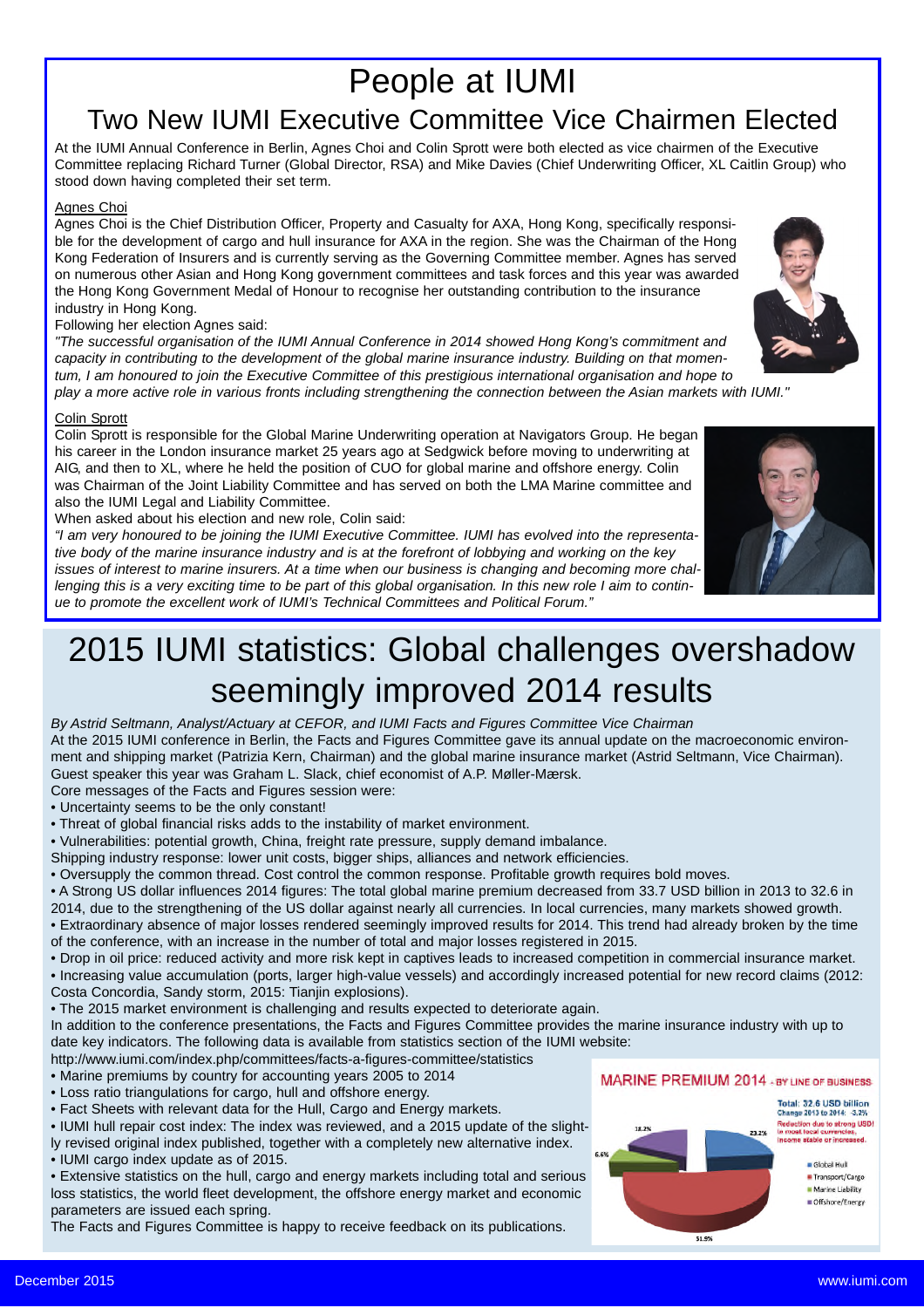### Container Ships: Possible effect of fuel efficiency on lashing forces

*By Olivier van der Kruijis, Risk & Quality Manager and Marine Surveyor at BMT Surveys, www.bmtsurveys.com, IUMI Professional Partner*

Were you aware that fuel saving measures can have a negative effect on the lashing forces on the containers? Olivier van der Kruijs shares his experiences from the audits on more than one hundred container vessels last year.

The latest generation of container ships have been designed not only to increase capacity but also improve energy efficiency and environmental performance. The rise in fuel prices in combination with a continuing pressure on freight rates has forced ship owners and operators to look closely at the amount of fuel being used. This has resulted in economical steaming and other fuel efficiency measures. Fuel efficiency monitoring can be achieved by a number of ways; for example, by using computer and communication software which monitors and analyses the ship's performance and operational parameters in real time. The results of these analyses may then suggest, for example to change

speed, trim and draft. The optimal trim, varies with speed, displacement, weather and underwater hull shape and can be a significant factor in saving fuel. One study suggested that fuel consumption could be reduced by as much as 5% using this technology. However, as an unwanted side effect, this fuel saving method may increase the calculated dynamic forces to the containers and lashings, possibly exceeding maximum permissible levels.

As part of its extensive range of services to the shipping industry, BMT also carries out regular inspections of container ships. A point of attention during these surveys is the requirement to review the lashing computer data and establish if there is a situation on board whereby container lashing forces are exceeded. With regard to maximum permissible forces, there are limitations resulting from the strength of the container itself. Those limitations are stipulated in ISO standards (ISO 1496). It is important to appreciate that there is no safety margin on these limits. Theoretically, a container may thus distort as soon as these force limits are exceeded. This is different for the safe working loads on the lashings, which do have a safety margin.

Usually, for the preparation of a stowage plan, stability and lashing forces are calculated. These calculations take into account the usual changes to stability as a consequence of expected fuel consumption or changes to the ballast water quantity, whilst sailing. It has become apparent that during the voyage, the ship is sometimes instructed by the owners (or the charterers) to make adjustments to improve fuel efficiency. These (unplanned) adjustments of draught and trim often at various occasions increased the GM (metacentric height) and, as a result, also the dynamic forces acting on the containers and lashings. This could lead to a situation whereby the ship left port with the calculated lashing forces being within design limits, but exceeding the limits at a later stage when the trim adjustments were made. For vessels enjoying a voyage in good weather, exceeding the designated maximum lashing forces is unlikely to result in any damaged cargo. However, if the ship was to encounter its "design motions criteria", damage to the container stacks and cargo could occur, thus as an indirect result of saving fuel.



## Further developments in ship recycling

*By Neil Roberts, Manager, Marine and Aviation at Lloyd's Market Association and IUMI Political Forum Member and Ocean Hull Technical Committee Secretary*

Against the background of the perceived slow take–up of the Hong Kong Convention on recycling, the EU has engaged consultants to conduct a study which attempts to find a financial instrument which would incentivise ship owners to recycle their ships in an environmentally friendly way.

Several options have been proposed and examined ranging across guarantees, escrow, insurance, port levies, licencing, or a hybrid of these. Members of the IUMI Political Forum have attended three meetings where the various EU proposals were reviewed and the stakeholders asked to comment.

The original idea which directly affected insurers was to create a fund which would be attached to the ship for its life and which would respond when the vessel was recycled at an EU approved yard. A revised version would have responded only where the vessel was a CTL.

There were a number of conceptual and legal problems which were enough for insurance to be dropped from the range of potential answers. We were able to liaise with the ICS and the IG in this regard and as a result, the consultants significantly revised their thinking.

The new proposal is for a port levy and licence system which will require payments from any ship over 500gt using a European port. There remain unanswered concerns about the possible distortion of markets in ports, ship values and even recycling facilities. The complexities, administrative structure and costs of the new scheme remain considerable and several flag states expressed reservations. Some noted that the scheme could lessen the attraction of EU ports and were concerned at the lack of approved yards.

IUMI suggested that an alternative strategy might be for the EU to promote implementation of the Hong Kong convention, encourage the use of greener materials in ship construction, and support better recycling facilities.



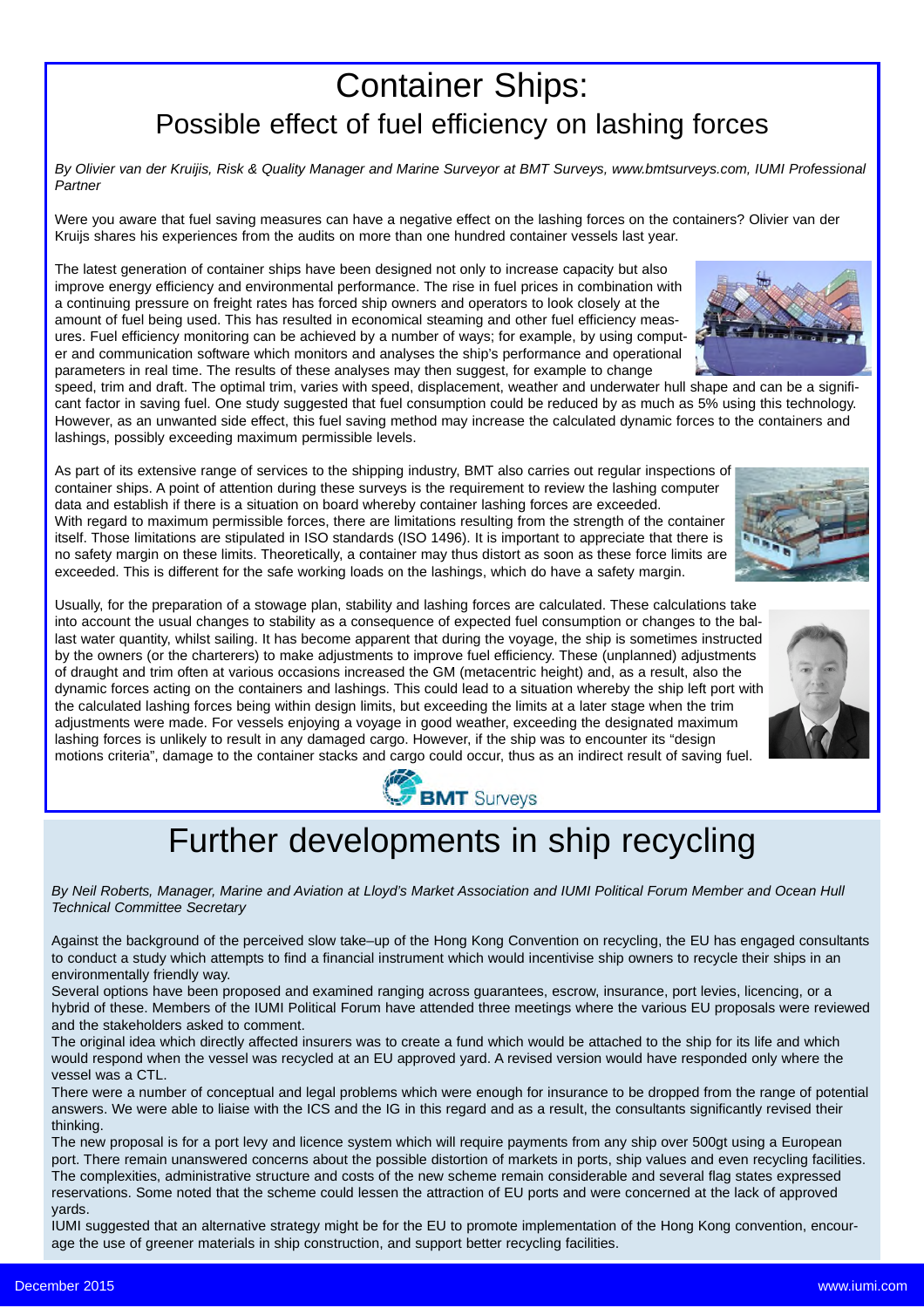## Unmanned vessels: Not just insurers concerned

*By Frédéric Denèfle, Insurance Director at CESAM & GAREX, and IUMI Legal & Liability Committee Chairman*

Risk analysis has always been at the heart of the marine insurer's decision process. Shipping safety has a genuine link to the efficiency and professionalism of sailors and master mariners, and anyone in the industry would consider that a good crew is a prerequisite to a well maintained vessel fully able to face any perils at sea. This means that the most important pillar for a marine insurer regarding ship security is the quality of crew on board.

Nevertheless, the present situation reflects the fact that modern shipping is regularly challenging this traditional approach and developments in the industry are less driven with having people on board.

Since the end of World War II marine technology has extensively developed, which in turn has reduced the need and number of crew on board. Indeed, despite the ever increasing size of ships, or the innovative use of a vessel, for example an oil storage facility such as a FPSO, or the development of a huge floating dredging factory, we are witnessing a decreasing number of crew on board due to the development and advancement of smart technology. This is linked to cost reduction.

Unmanned ships are no longer just a fantasy. We have already seen a number of experiments with unmanned vessels being controlled ashore with remote control equipment, or from a sister ship sailing alongside or in close proximity to the vessel, using the same type of electronic control devices navigating as a convoy. Has the time arrived for crewless ships as we have seen recently with cars and trains?

If the answer is yes then is it only a matter for marine insurers to decide? Undoubtedly marine insurers, be it from the property or liability side, will be key decision makers, but we must see the results from the first prototype tests before any verdict can be taken (please see presentation from the President's Workshop on Unmanned Vessels – DNV GL Re-Volt from the IUMI 2015 Berlin Conference - http://www.iumi.com/images/Berlin2015/3Pressies/1609\_HansAntonTvete.pdf) .

Moreover, the marine insurer's decisions on unmanned vessels will follow the position adopted by the shipping community's main stakeholders, such as the shippers and/or charterers. The concept of an unmanned vessel does not fit with the traditional known approach of the shipowner's legal commitment, which is to safely man its vessel and identify the master as the central authority on board. All charter-parties and bills of lading currently used specify that the important duties on board must be fulfilled by the master and/or other crew members. Will the stakeholders be prepared to change this?

Apart from these commercial partners to shipping, what about flag state and classification societies? Will they be ready to issue new rules, regulations and laws which will recognise the preeminence of remote control technology over the immediate know-how of a crew on board?

We can't ignore or resist new technology and unmanned ships look likely to play a limited – or perhaps broader role – in the future. Once the key issues have been addressed and an international convention has been developed and ratified, then it is likely that these ships will become a reality. But there is a lot of work to be done first and IUMI will be on the forefront during these discussions.

## Amendments to rules on safety regulations in the 2016 version of the Nordic Plan

*By Anders W. Færden, Partner at Wikborg, Rein & Co. Advokatfirma DA, www.wr.no, IUMI Professional Partner*

The rules on breach of safety regulations constitute the most important exception from cover in the Nordic Plan. A safety regulation is defined as a measure for the prevention of loss issued by public authorities, stipulated in the insurance contract, prescribed by the insurer pursuant to the insurance contract, or issued by the classification society. The 2016 version of the Nordic Plan has adopted two noteworthy amendments to the rules on breach of safety regulations:

The SOLAS Convention Chapter IX, the ISM Code, is incorporated into the national legislation of most flag states. The duty which follows from the ISM Code to develop, implement and maintain a Safety Management System (SMS) is thus clearly a safety regulation. A somewhat more difficult question is whether the individual provisions of the SMS can also be seen as safety regulations.

The 2016 version of the Commentary to the Nordic Plan confirms the previously expressed view that the instructions and procedures in the SMS do not constitute safety regulations per se. The important novelty in this context is the statement in the 2016 Commentary that a repeated breach of the individual instructions or procedures of the SMS may indicate that the SMS have in fact not been implemented, maintained or supervised by the management as prescribed in the ISM Code, and hence that such conduct, depending on the circumstances, may be considered a breach of a safety regulation.

The second amendment to the rules on safety regulations follows directly from the wording of the Nordic Plan cl. 3- 22 sub-clause three, which now stipulates a duty for the assured to ensure that the SMS includes instructions and procedures for the use and monitoring of lubricating oil, cooling water and boiler feed water. This new rule constitutes a safety regulation in itself. The rule replaces the previous exclusion in cl. 12-5 (f) on liability for damage due to contamination of lubrication oil, cooling water or feed water. In the Commentary to this new rule it is stated that experience has shown that losses related to lubricating oil, cooling water and boiler feed water very often arise from erosion of sound practice at the operational level and that these matters are important in preventing not just costly damage to machinery, but also loss of propulsion and the dangers that inevitably follow from it.



WIKBORG REIN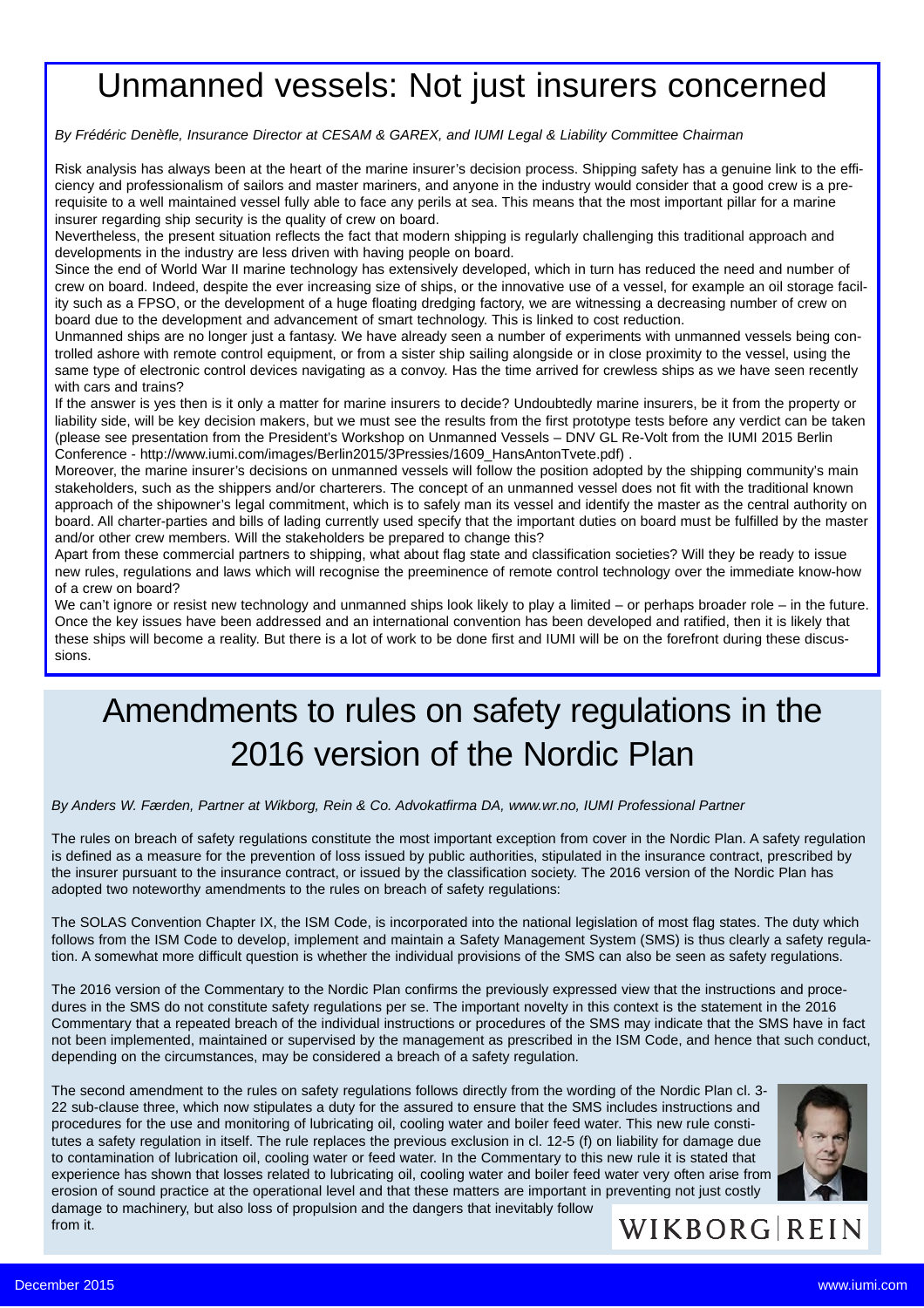## Containerisation – Dangerous Goods

*By Nigel James, Master Mariner and Associate Director, LOC, www.loc-group.com IUMI Professional Partner*

It is estimated that 2.5% of containers on westbound container ships from the Far East, and probably more on eastbound routes contain goods that are classed as dangerous by the International Maritime Dangerous Goods (IMDG) Code. On an 18,000 TEU vessel, this equates to about 450 hazardous containers.

Large quantities of dangerous goods, especially chemicals, transit the world's oceans in containers every day, so total compliance with and understanding of the IMDG Code requirements are vital to minimise incidents.

The first step should be thorough training for shore-based personnel covering their responsibilities for dangerous goods as per the IMDG Code – a requirement under the SOLAS (Safety of

Life at Sea) Regulations. Secondly, it is crucial for the container operator and shipper to communicate properly to ensure correct packing and packaging of the goods, followed by proper positioning of the container on the ship. This means sharing a great deal of complex information between, shippers, shipping lines, partner lines and terminal operators.

Mis-declared and undeclared cargoes pose a real risk. Problems often start inside containers – most commonly with spontaneous heating and cross-contamination of goods. Major incidents can occur when cargoes are mis/undeclared and are positioned inappropriately, undermining application of the IMDG Segregation Table. In other cases operators can be at fault by not following stowage segregation requirements; stowing dangerous good on the vessel to a specific pattern can assist with this.

Shipping lines must ensure that stowage requirements are known and closely followed by all those involved, for example by keeping Class 3 (flammable liquids) and Class 1 (explosives) well apart. Stowage limitations and the potential problems of groupage or mixing and consolidation of cargos must be recognised, regardless of commercial incentives.

Vessel crews must remain vigilant throughout voyages, especially where cargoes are placed near heat sources such as heated HFO (heavy fuel oil) tanks. Awareness of regulations is vital throughout the logistics chain, including the cleaning of empty containers before re-use.

Firefighting on container ships is very difficult and even if an incident is contained, ports can refuse entry to problem-stricken vessels, meaning that the overall cost of an incident is often far more than the value of the perished cargo and fire damage.

As ships grow in size, so does the risk of an incident. As a result good practice, procedures, strict compliance with the IMDG Code and intelligent co-operation are more important today than ever before.

## IMO sub committee on carriage of cargoes and containers: 14th - 18th September

*By Nick Gooding FCII, IUMI Alternate Officer at IMO*

The CCC sub-committee met under the Chairmanship of Mr Xie Hui of China.

Three working groups were formed as follows:

- WG1 - Amendments to the IFG Code and development of guidelines for low-flashpoint fuels (IGF Code)

- WG2 Container Safety
- WG3 IMSBC code matters

The main points of interest for IUMI were the discussions arising from WG 3. The sub-committee considered a document from Australia explaining the results of research on the potential liquefaction of coal, investigating whether black coals are more likely to liquefy under certain shipping conditions, and to develop an improved Transport Moisture Limit (TML) testing protocol, intended for use with coal with a top size of up to 50mm, that are found more susceptible to liquefaction during shipping.

Also discussed were a number of proposals for amendments to the existing schedules. It was agreed, in principle, to classify Ammonium Nitrate based fertilizer (non-hazardous) as a group B cargo following consideration of a paper submitted by Germany. Further proposed new individual schedules were agreed, in principle, for flat glass cullet in bulk; mono-calcium-phosphate in bulk; synthetic silicon dioxide in bulk; synthetic calcium fluoride in bulk, and pig iron by-products, among others.

During the discussions on amendments to the International Maritime Dangerous Goods Code the sub-committee approved draft revised guidance on the continued use of existing IMO type portable tanks and road tank vehicles for the transport of dangerous goods. Also agreed, were draft amendments to Emergency Response Procedures for ships carrying dangerous goods and amendments to the inspection programme for cargo transport units carrying dangerous goods.

Following a proposal from Germany, improvements were agreed, in principle, for the marking for fumigated cargo transport units and cargo units containing substances presenting the risk of asphyxiation.

### **Amendments to the CSC 1972 (International Convention for Safe Containers) and Associated Circulars – Revised Guidelines for packing of cargo transport units**

The sub-committee considered a report on the activity of the Global ACEP (approved continuous examination programme) Database, and views were expressed on issues believed to be acting as barriers to the development and global usage of the ACEP database. It was agreed that the use of the database should be encouraged but that use will continue to be non mandatory. The working group considered a draft "due diligence" checklist in identifying providers of CTU related services and a table of organisations within the supply chain involved in the process of packing cargo transport units which is the subject of a circular to be submitted to the next meeting of the Maritime Safety Committee.



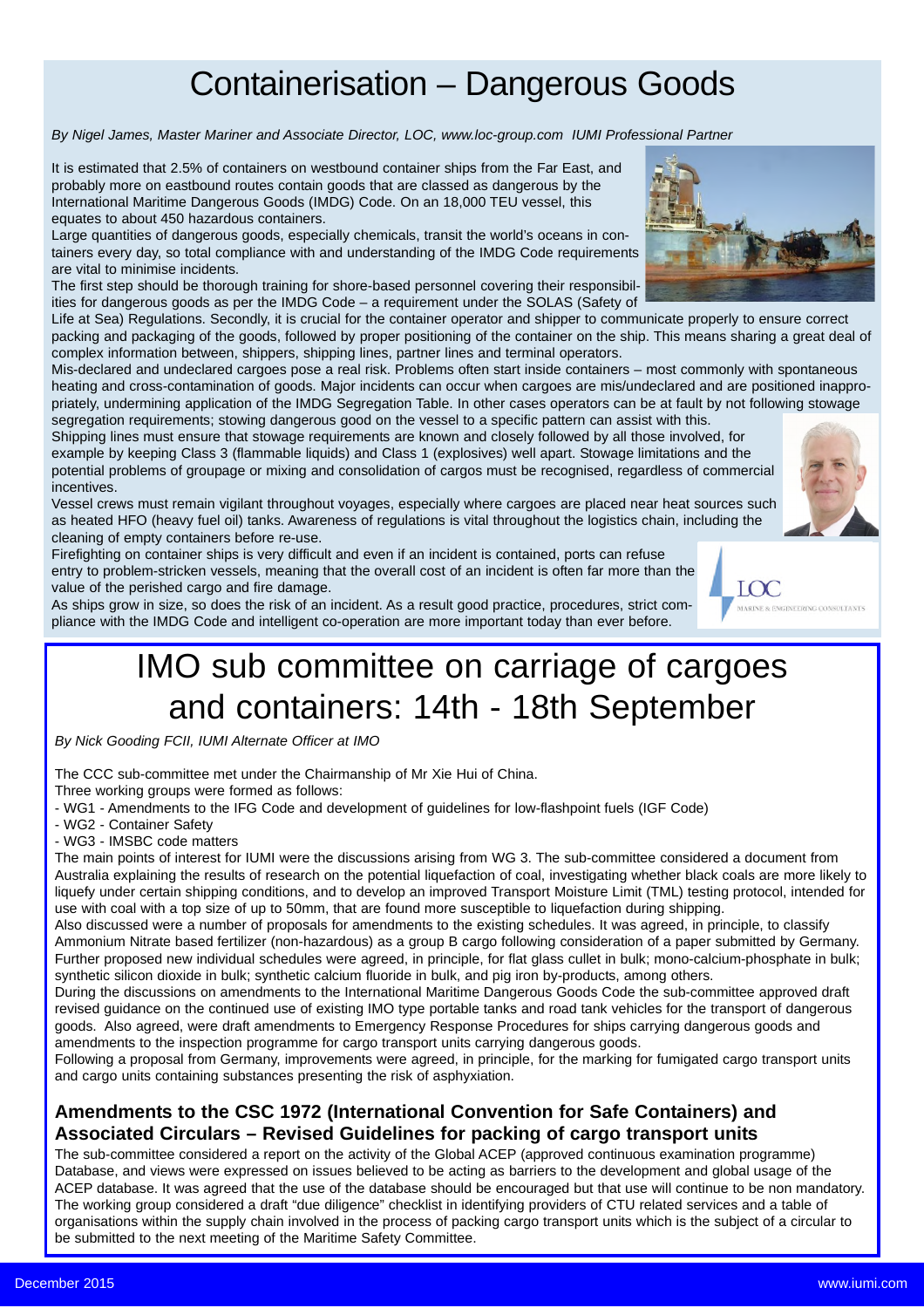### Berlin conference a great success

This year's annual conference, held in Berlin, was attended by more than 600 delegates comprising IUMI members and marine insurance professionals to examine current industry issues under the common theme of *"Technical, Financial & Human Factors – is there a new normal?"*

Theft prevention, limitations for operation in ice under the Polar Code, oil price volatility, storage risk exposure, climate change affecting accumulation risks in the automotive industry, and cyber risk were amongst the spread of topical issues discussed.

This year, the association announced global premiums for 2014 of USD 32.6bn. Although this was a 3.2% reduction on the 2013 figure, converting local currencies to a single US dollar figure was impacting on the true result.

Looking in more detail at the cargo sector, a number of local markets experienced positive growth but that growth was largely hidden by the strong US dollar. It was generally assumed that a loss ratio of 70% or less represented a "technical profit" for the sector and while the 2014 underwriting year seemed to have produced a technical profit (based on figures as of December 2014) it was likely that the Tianjin explosion – as



potentially the largest single cargo loss ever recorded - would impact significantly on 2014 and 2015 results.

In the hull sector, premiums amounted to USD7.6bn which was a 5.8% reduction from 2013. The majority of hull business was written in US dollars and so the strong US dollar was not thought to be the sole reason for the reduction in premium income. Some markets (Lloyd's, IUA, Nordic) recorded an improvement over last year whilst others, notably Japan and Latin America, reported a reduction.

The extraordinary absence of major hull losses in 2014 resulted in the sector recording a technical profit for the underwriting year 2014, the first in 19 years. In addition, hull premiums were generally collected in US dollars whilst repair costs were often paid-out in local currencies, this might also have contributed to the stronger performance. But 2015 has already seen a number of total losses and this will have a negative impact on the 2014 underwriting year results.

Finally, focusing on the offshore energy sector premium income had reached USD 5.7bn, up 11.1% from 2013. Going forward, it was thought that the low oil price would have a significant effect on income in future years due to the postponement/cancellation of offshore projects and the subsequent reduction in contracted risk. A series of high profile losses already recorded in 2015 coupled with the low interest rate environment and general market instability was thought to have a detrimental effect on future income and results.

Overall, the conference agreed that the seeming improvement in the 2014 underwriting results was likely to be over-shadowed by events in 2015 – particularly in Tianjin. The trend towards large losses was continuing – *Costa Concordia* (2012), Sandy (2012) and Tianjin (2015) are recent examples; and the market environment continues to change.

The Berlin conference was a huge success with IUMI once again bringing together leading marine insurers to discuss the key issues of the business. Industry professionals found the event informative and topical, and a good time was had by all. Everyone is looking forward to next year's conference in Genoa, Italy (18-21 September 2016).

# Ship masters warned of bauxite liquefaction dangers

*By Nick Gooding FCII, IUMI Alternate Officer at IMO*

The International Maritime Organization (IMO) has taken action to warn ship masters of the possible dangers of liquefaction associated with carriage of bauxite, following consideration of findings from the investigation into the loss of the 10-year-old Bahamas flag bulk carrier *Bulk Jupiter*, which was carrying 46,400 tonnes of bauxite when it sank rapidly, causing 18 fatalities in January 2015. A Circular approved at the September meeting of the IMO's Sub-Committee on Carriage of Containers and Cargoes (CCC), warned ship masters not to accept bauxite for carriage unless:

• the moisture limit for the specific cargo is certified as less than the indicative moisture limit of 10% and the particle size distribution as is detailed in the individual schedule for bauxite in the IMSBC Code; or

• the cargo is declared as Group A (cargoes that may liquefy), and the shipper declares the transportable moisture limit (TML) and moisture content; or

• the cargo has been assessed as not presenting Group A properties.

The Circular notes that while bauxite is currently classified as a Group C cargo (cargoes that do not liquefy or possess a chemical hazard) under the International Maritime Solid Bulk Cargoes (IMSBC) Code, there is a need to raise awareness of the possible dangers of liquefaction associated with bauxite. If a Group A cargo (cargo which may liquefy) is shipped with moisture content in excess of its Transportable Moisture Limit (TML), there is a risk of cargo shift, which may result in capsizing.

The mandatory IMSBC Code requires Group A cargoes to be tested, before loading, to determine their TML and their actual moisture content. The testing should confirm the cargo is below the maximum moisture content considered safe for carriage.

The Sub-Committee was informed of the marine safety investigation into the loss of the *Bulk Jupiter*, which has uncovered evidence to suggest liquefaction of cargo led to loss of stability. Ongoing research to evaluate the properties of bauxite is being carried out by Australia and Brazil, while an ongoing research project in China suggests that bauxite has various behaviours, based on the parent rock and how the materials weather.

IUMI has repeatedly stressed its concerns about the dangers of liquefaction following the loading of goods without proper testing and has taken an active position in the development of a more efficient regulation through the IMO. IUMI strongly supports the shipping industry's initiatives, especially shipowners efforts, to stop this.

### **Bulk Jupiter Investigation Report**

The investigation report into the loss of the *Bulk Jupiter* can be downloaded from the Marine Casualties and Incidents module of IMO's Global Integrated Shipping Information System (GISIS) https://gisis.imo.org/Public/Default.aspx (registration required).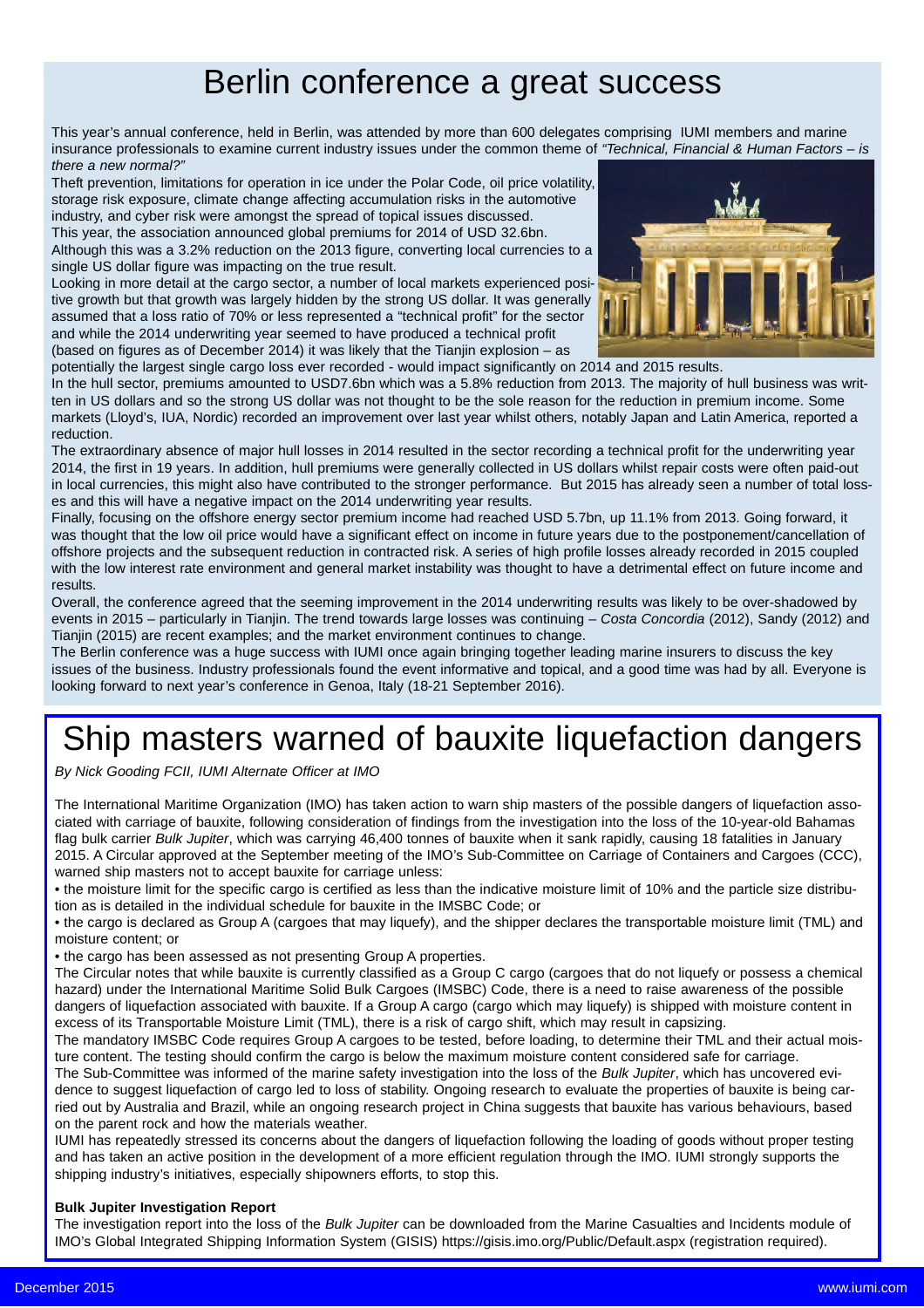## IUMI calls for records retention on change of ownership

*By Mike Elsom, Navigate PR*

IUMI has called for vessel owners and technical managers to make records available that provide important information on the condition of the ship and its machinery when a ship changes owner.

There is a current trend to remove these records and this has the potential to impact on the new owner's ability to operate the vessel effectively on takeover. IUMI believes that without continuity of information, it could be some months before the new crew and management are fully familiar with the vessel and machinery plant. During this time, there is an increased risk of machinery breakdown leading to inability or impairment to navigate, fire and explosion, or personal injury from component failure. This affects the risk profile of the vessel.

A position paper, released by IUMI in September, states that non-transfer and destruction of records is commonplace and the organisation questions why this practice is seemingly accepted by new owners. Failing to handover these important documents puts the incoming vessel managers, owners and underwriters at a serious disadvantage.

IUMI believes that insurers are being exposed to claims that could be avoided if adequate maintenance records had been provided. It says that a significant improvement to the vessel's risk profile would be achieved by requiring the maintenance records, operating reports, and spares inventory to be part of the permanent service history of the ship and covered by the regulatory regime, possibly through additional clauses in the sale and purchase agreement.

The full position paper is available from IUMI's website:

http://www.iumi.com/committees/political-forum

## Marine Cargo in Reefer Containers

*By Patrick Tillery, Battermann + Tillery Group (Germany), www.ba-ty.com, IUMI Professional Partner*

As surveyors we frequently face temperature problems of cargo in reefer containers. Often, high value goods such as meat, fish or pharmaceuticals are involved.

In many cases, damage to goods in reefer containers is attributable to elevated temperatures of the goods resulting from insufficient cooling and/or icing in the area of the cold air supply. Furthermore, shipping lines usually do not disclose any temperature recordings after an incident involving damage to goods.

We consider the following points as key loss prevention measures:

- The set point for deep-frozen goods should not be -18.0°C (minimum for deep frozen status), but rather at least -25.0°C.

- Proper circulation of cold air inside the container must be ensured. Therefore, the cargo must not be stacked above the red line (maximum stacking height) and no free spaces must be left in the stowage pattern.

- Sufficient space is to be left in the door area for the circulation of cold air.

- Mobile temperature recorders (for example TempTale Mini or similar) are to be placed among the goods in order to document the temperatures within the container during transport. This data can subsequently be used in discussions about loss-minimising measures with the Veterinary Authorities, the shipping line and, of course, later on during recovery action. At least two data recorders should be placed among the goods, one on a pallet unit in the door area and one near the front wall.

- Finally, the goods should be sufficiently pre-cooled by the shipper, and the core temperature of the goods upon loading should be documented.

Further points, such as an assessment by the shipper prior to stuffing as to whether the reefer container provided by the shipping line is suitable for transport, the possibility of entering contractual agreements with the shipper and/or the shipping line concerning the quality and age of the provided reefer containers, the fact that ventilation openings in the container's front wall should be closed and the perusal of the pre-trip inspection (PTI) sticker should be taken into consideration as well.



**B BATTERMANN&TILLERY** 

For further information please do not hesitate to contact me Patrick Tillery - patrick.tillery@ba-ty.com



**Creating solutions through expertise** 





PROVIDING MARINE AND **ENGINEERING CONSULTANCY ACROSS THE GLOBE** www.loc-group.com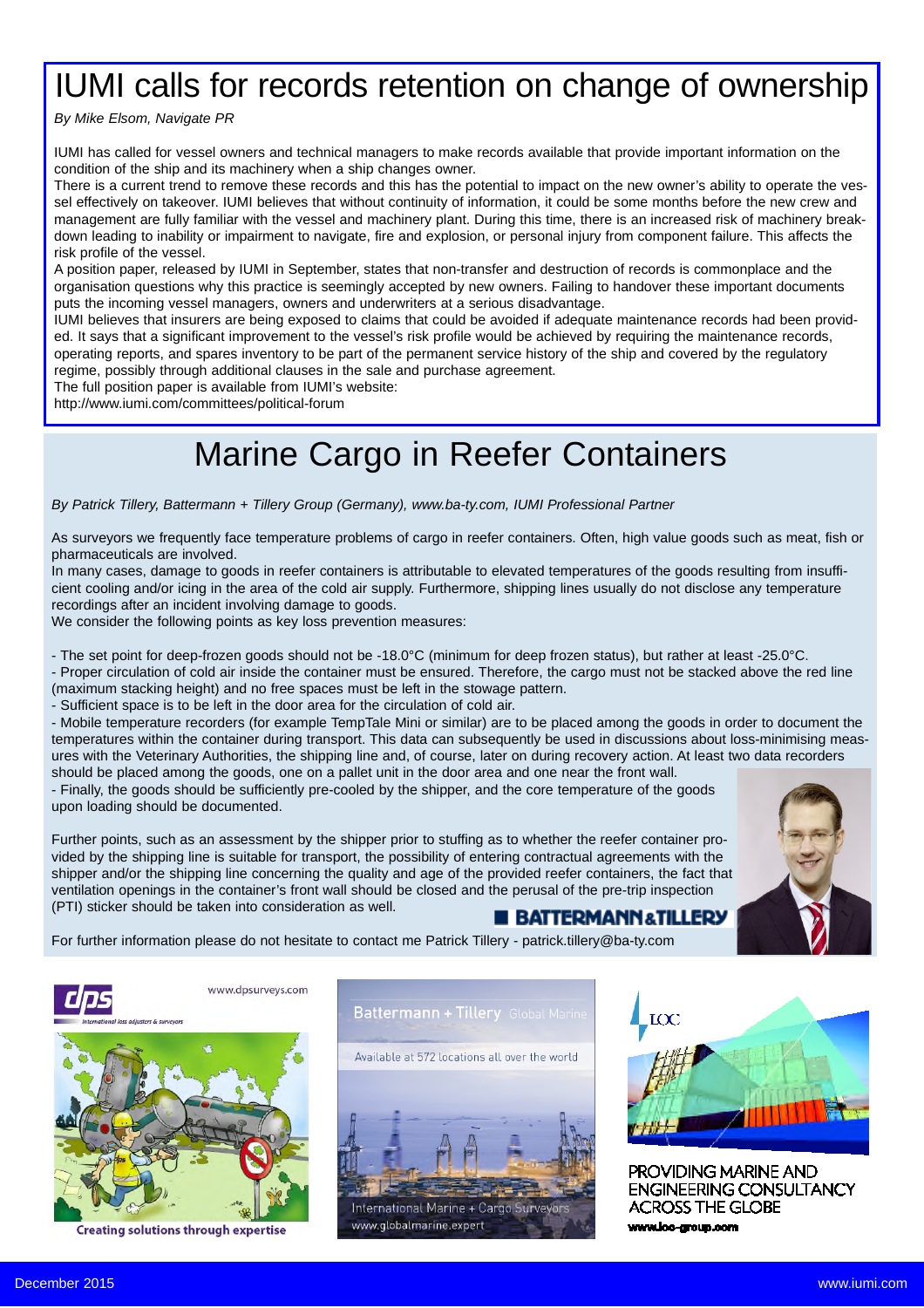## Cyber Security Awareness

### *By Matthew Montgomery, Associate at Holman Fenwick Willan LLP, www.hfw.com, IUMI Professional Partner*

Cyber security is not a new topic and yet it seems to have moved to the top of the agenda this year. It has been the subject of detailed analysis by IACS, the Joint Hull Committee, the IMO and was the topic of Dieter Berg's presidential workshop at IUMI's 2015 Conference, to name a few. And yet there is little or no anecdotal evidence of a cyber-attack on the marine community. Why then should shipowners be sitting up and taking notice?

To answer that question one need only look to the developments in shipping itself. The bridge and engine rooms are more reliant upon electronic communications than ever before and can be remotely monitored from ashore to the extent that automated ships are now a real possibility. As a result, the potential damage that could be caused by a cyber-attack has increased exponentially. That is one of the main reasons for the heightened focus.

The commentary has largely concentrated on the damage that an attack could do, including the manipulation of ECDIS charts or hacking into a vessel's AIS, GPS or DP systems. However the industry has been less clear on is what exactly shipowners should be doing to mitigate these risks. Although there are agreed international standards (see the ISO/IEC 27032), these are not specific to the maritime community. It seems, however, that change is afoot following the US Coastguard's 2015 publication on Cyber-Security and the imminent publication of BIMCO's Guidelines on Cyber Safety and Security Onboard Ships.

The general approach of the guidelines is to promote a culture of awareness by directing the spotlight on two particular areas. The first issue for owners to get to grips with is their own IT infrastructure and where there may be potential vulnerabilities. That may require assistance from an external consultancy and lawyers. The second issue for owners to address is their own internal culture and training to ensure that the importance of cyber security is understood and acted upon from the boardroom to the bosun.



Various shipping associations have invested significant time and resources to address the risks of a cyber-attack and make recommendations on how shipowners can mitigate this risk. There is no longer any excuse for the industry not to be prepared.

holman fenwick willan hfw

# Remote Monitoring: A blessing and a curse?

*By Barry Tarnef, Vice President and Senior Risk Specialist, Loss Control Services, Chubb Group of Insurance Companies, and member of the IUMI Loss Prevention Technical Committee*

One of the world's largest shipbuilders recently announced it is collaborating with a global management consultancy to design what they call a "connected smart ship", enabling ocean carriers to manage their fleets and achieve operational and financial improvements through the application of digital technologies. Using a network of sensors that will be built into new vessels, owners will be able to capture a wide range of voyage details including location, direction and speed of the ship as well as weather, ocean currents and the status of on-board equipment and cargo. By applying real-time analytics, personnel will be able to make data-driven decisions on maintenance, scheduling and other functions that will support efficiency.

A few ocean carriers are also marrying technology with analytics and creating intelligent containers. These containers will allow them to track and collect real, or near real-time information, on cargo, specifically temperature-sensitive goods packed into refrigerated units, from origin through to destination on land or on sea.

The reefer containers are equipped with devices that can monitor temperature and humidity but can also detect elevated levels of carbon dioxide (CO2) as well as shock, vibration, location and light/open door conditions. There is also the option to add probes that can be inserted inside packaging to provide pulp temperature of some commodities.

These data streams will be transmitted to centrally located command and control centers with carrier personnel able to intervene when the situation warrants such as temperature deviation beyond the set point caused by equipment malfunction, human error or simply failing to plug in the reefer ashore or onboard.

These devices afford unprecedented visibility into the condition of the increasing trade segment of perishable goods, including not only fruit, vegetables, dairy products, flowers, and fresh and frozen meat, but also high value cold chain pharmaceuticals and certain classes of chemicals that require a controlled transport environment, often with very little temperature tolerance.

Remote monitoring is a risk mitigating tool for both the shipper and the consignee, but it may pose greater liability to the ocean carrier for any cargo loss/damage due to their ascribed next level of care, custody and control. Since the shipment data may be made available to customers, they can pinpoint when, where and what events occurred, thus facilitating the claims process and ultimate recovery. Moreover, the ability to unilaterally adjust conditions remotely, for example the temperature settings, either by the ocean carrier or the shipper could potentially pose a threat to the well-being of the shipment.

As vessels and containers become increasingly "smarter" the risk of a data breach may also increase. Connectivity may make vessel operating systems more vulnerable to cyber-attacks.

It seems as if these advances involving technology pose a risk-reward dichotomy. While the devices offer tangible benefits, their inherent connectivity makes them and the vessel operating systems they monitor or support, more vulnerable to attacks so cyber insurance should be a consideration and factored into their design and use.